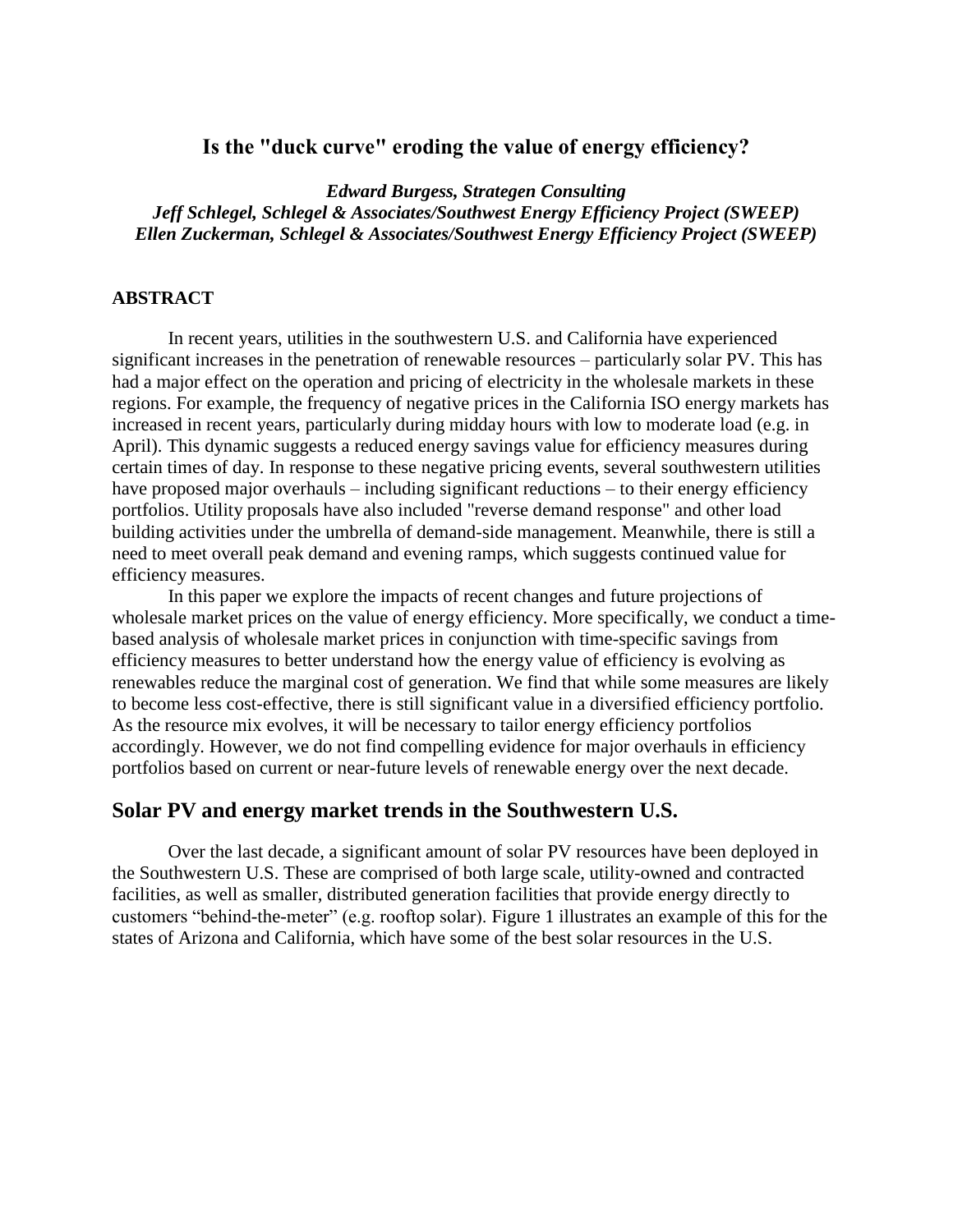

<span id="page-1-0"></span>*Figure 1. Incremental MW of solar PV deployed in recent years and projected/estimated ("E") for future years in California and Arizona. Source: SEIA 2018.* 

In the California ISO (CAISO), over 10,000 MW of large-scale solar resources and several thousand MW of distributed resources are already interconnected, versus an average system load of about 26,000 MW. Recently the CAISO reached an all-time maximum of serving 67.5% of its load with renewable resources during a brief interval, with about two thirds of these renewables coming from solar PV (CAISO 2018). These resource additions, combined with other market conditions (e.g. low natural gas commodity prices), have had a noticeable influence on wholesale market prices. In general, prices have been depressed – frequently even negative – particularly during mid-day in low or moderate load months in the spring (i.e., February-May). This phenomenon arises due to a combination of factors including low load conditions, abundance of hydro resources during spring runoff, and the need to keep certain thermal resources online at their minimum output levels for reliability reasons. The recent growth in solar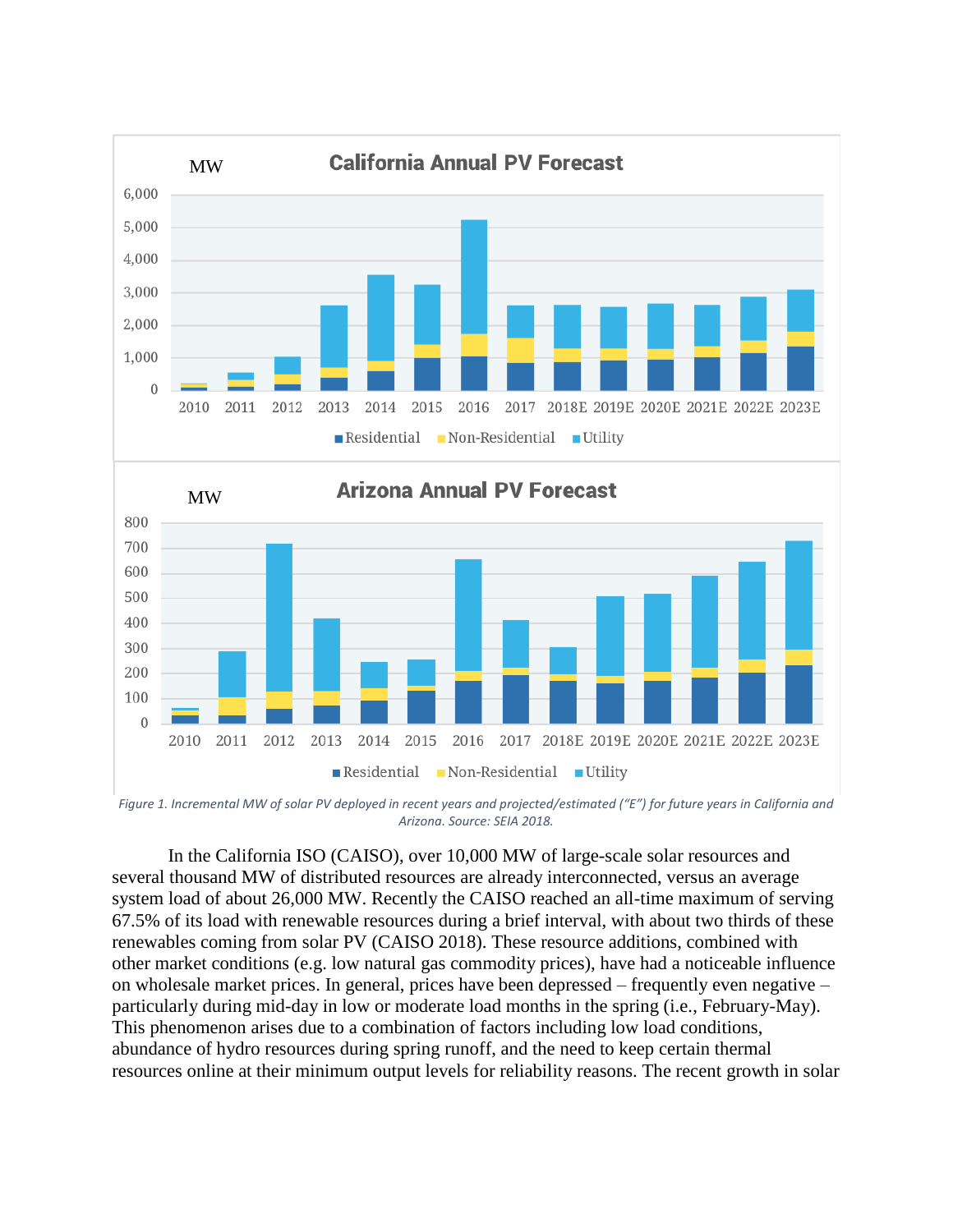generation has led to the potential for overgeneration conditions during these times (often referred to as the "belly of the duck curve" $)^1$  which can lead to negative prices. Prices then tend to increase rapidly during evening hours when solar resources become unavailable and conventional generation must ramp up quickly in response.

While these dynamics have been known within California for some time, there is also increasing visibility into similar pricing trends for other parts of the Western Interconnection due to the expansion of the Western Energy Imbalance Market, operated by the CAISO. Below is an example of real-time prices (hourly averages) for recent months in the Arizona Public Service load area. The results show low or negative daytime prices during the months selected (March and September 2017).

Interval Locational Marginal Prices for ELAP-AZPS Node (hourly



*Figure 2. Wholesale market prices for two months in 2017, for Arizona Public Service's load aggregation point. Source: CAISO 2018.* 

Recent analysis on wholesale market pricing trends indicate that the frequency of negative pricing events in CAISO (and perhaps the broader Western region) may be somewhat unique to the region at present (see [Figure 3\)](#page-3-0). There are other drivers of these trends, particularly low natural gas prices. However, the frequency of low and negative pricing is likely at least in

 $\overline{a}$ 

 $1$  The "duck curve" refers to the graphical representation of system load, net of renewable energy, for a single day (typically a light load day in the spring), which has been described to resemble a duck. The curve illustrates the challenges of operating the system as solar PV penetration increases. During midday, overgeneration conditions can occur, sometimes referred to as the "belly of the duck." During early evening, solar PV becomes unavailable leading to increased ramping needs, sometimes referred to as the "neck" or "head" of the duck.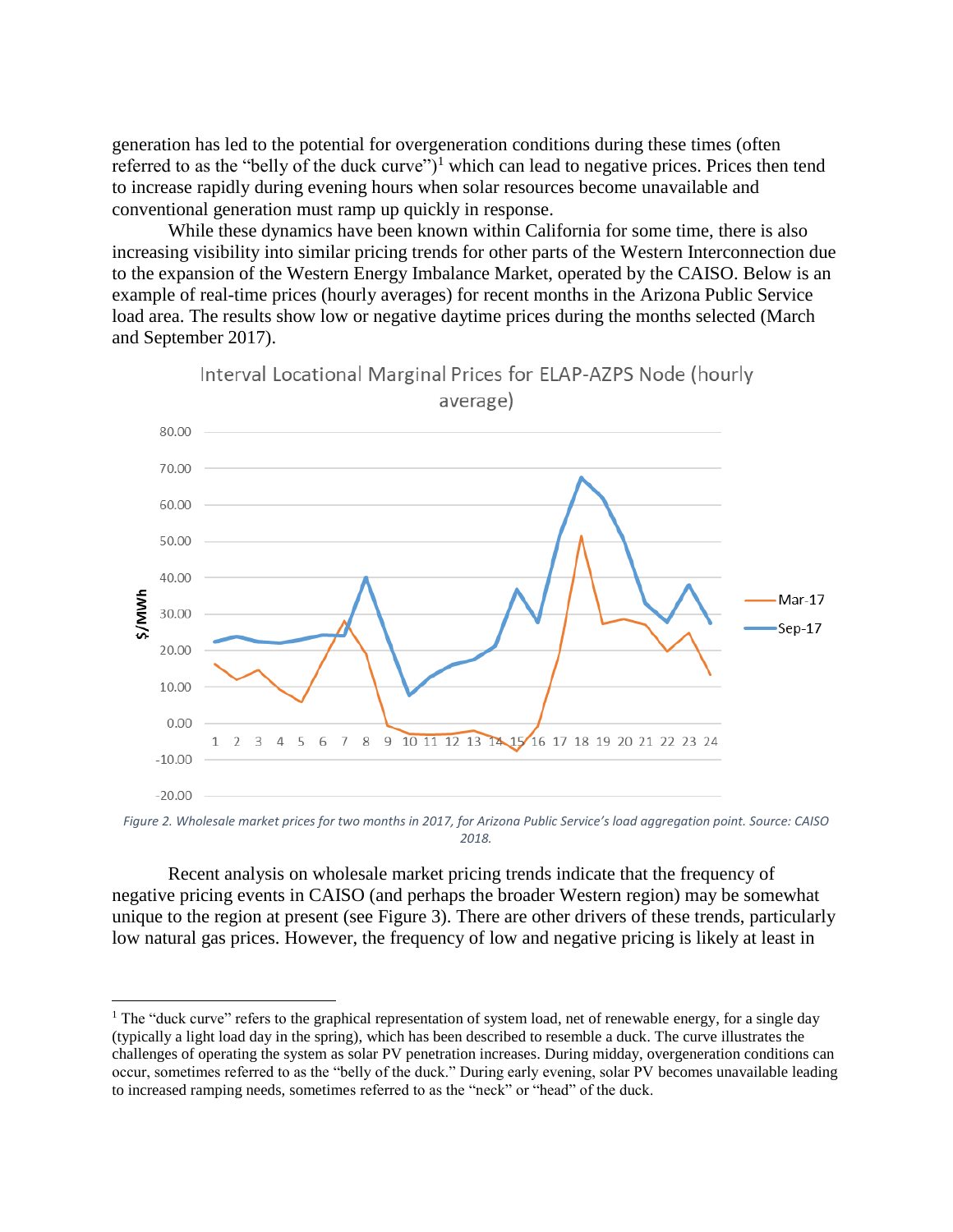part due to renewable energy and may be increasing as renewable energy penetration increases.



<span id="page-3-0"></span>*Figure 3. Summary slide from a recent study conducted by Lawrence Berkeley National Lab titled, "Impacts of Variable Renewable Energy on Bulk Power System Assets, Pricing, and Costs." As shown, the share of annual prices in CAISO that were negative was between 6-7% in 2016, while the percent of variable renewable energy (VRE) increased to approximately 9%. Source: Wiser 2017.* 

## **Examples of Utility DSM Program Changes**

In response to these trends, some utilities in Arizona have proposed significant changes to their resource plans and their approach to demand-side management (DSM) programs. The notion presented in these utility proposals has been that the value of energy efficiency and demand management programs is diminished going forward – possibly even detrimental during some time periods – due to increasing penetration of solar PV and other renewables and their effect on wholesale market prices. As a result, these utilities have proposed to significantly reduce their planned amount of expenditures on cost-effective DSM programs and measures. For example, in its 2017 Integrated Resource Plan (IRP), Arizona Public Service (APS) proposed significant reductions to energy savings achieved through its DSM portfolio:

While traditional EE programs provide customers a greater role in managing their energy use, the focus of DSM efforts needs to align with APS resource needs by emphasizing savings during high cost, high demand late afternoon and evening hours rather than midday hours when solar generation is abundant and wholesale energy market prices are lower (Source: APS 2017).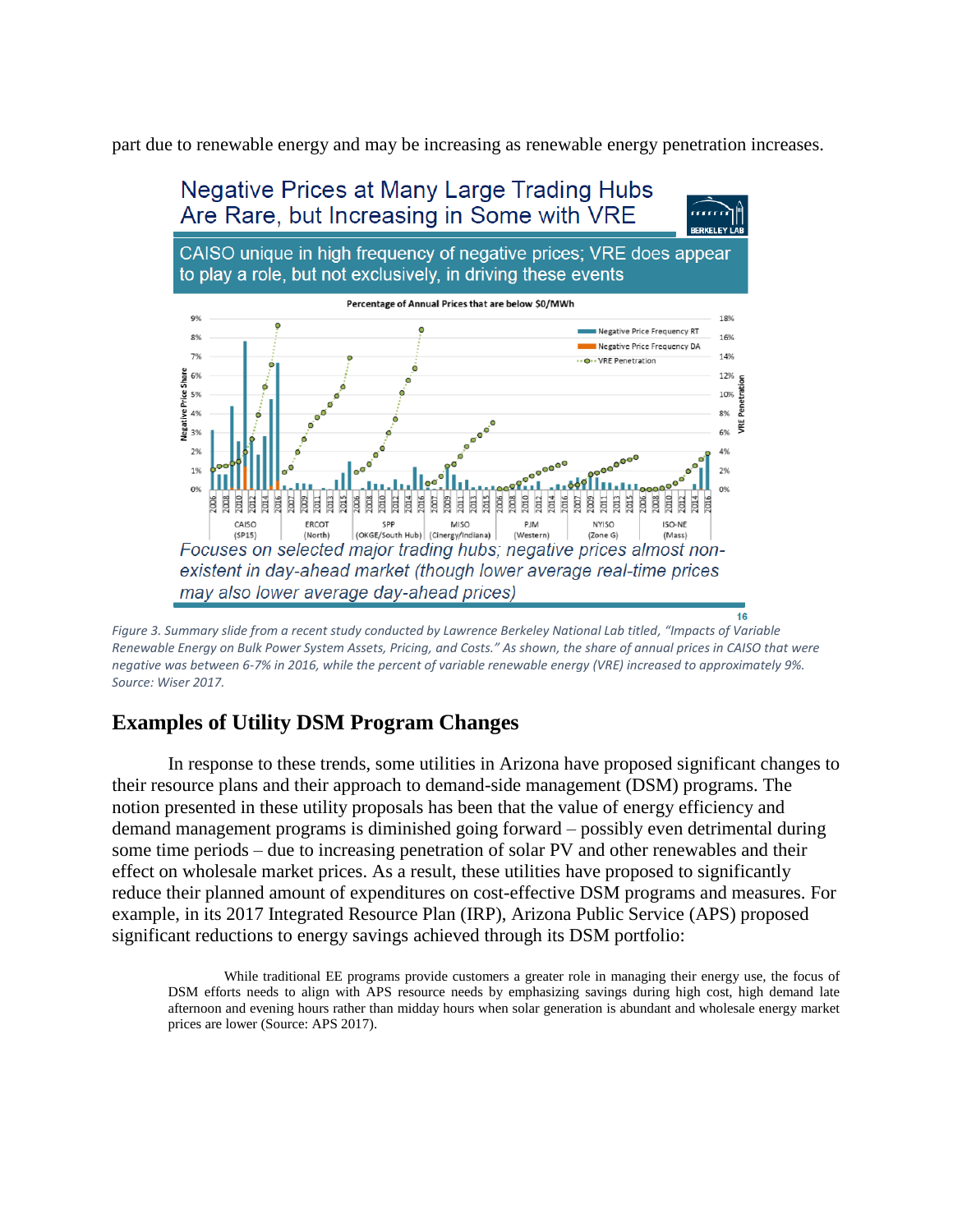

### DSM Savings in APS' Proposed Resource Plan

*Figure 4. Energy efficiency program energy savings (MWh) as projected in APS' 2017 IRP. Source: APS 2017 IRP, ATTACHMENT C.1(B) – ENERGY CONSUMPTION BY MONTH AND CUSTOMER CLASS, p 245-252. Source: APS 2017.*

Although APS provides the clearest example, reductions in DSM programs have also been proposed by Tucson Electric Power (TEP 2017a). TEP indicates in its resource plan that some DSM measures may be misaligned with system needs (TEP 2017b).

In addition to reducing overall investment in DSM programs, APS has also proposed to build load in midday periods to take advantage of negative pricing events. For example, in its proposed 2018 DSM Implementation Plan, APS includes the following statement and accompanying chart:

"In addition, a new opportunity now exists within DSM to strategically build load in the middle of the day through load shifting, vehicle electrification, and reverse demand response. To illustrate the point, see Figure 3 below. The black line on the graph shows the real time hourly market prices for APS in April 2017, with hourly prices shown on the right-side Y-axis and hours of the day shown on the X-axis. It shows such persisting negative prices in real time that the hourly price during the highest solar production period is negative in many hours of the month, particularly during hours 10 through 15 (10am through 3pm). The opportunity for APS to take advantage of negative pricing is real today. The ability for customers to benefit from this is real, today. Also, from a regional perspective, given renewable targets in both California and Arizona (or, the region) and the likely continued deployment of solar resources, this opportunity is likely to increase. Thus, enhancing DSM to capture this value for customers is prudent. In addition, the bars on the graph show savings shapes for interior LED lighting measures in the APS non-residential programs, which show most savings occurring during times when prices are very low or negative. Continuing to promote EE savings during the middle of the day, when prices are shown as below, can actually harm customers by limiting the ability to take advantage of negative pricing." (Source: APS 2017b)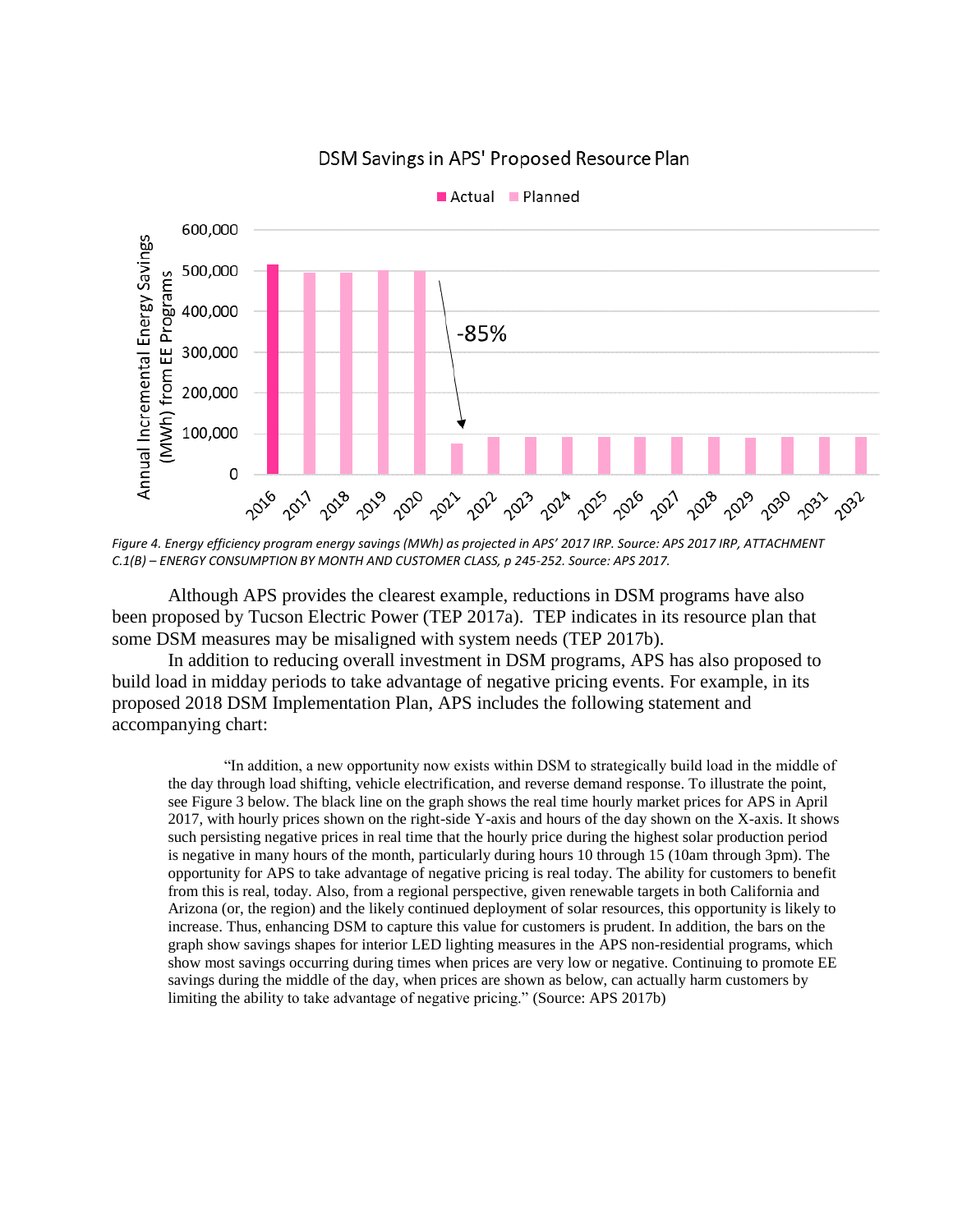

*Figure 5. Excerpt from APS' Proposed 2018 DSM Implementation Plan. The figure above illustrates just the savings achieved by a subset of APS DSM programs on a day in April and are not representative of the full DSM portfolio over the course of a year. Source: APS 2017b.*

While the effects of depressed or negative pricing are used in part to justify DSM program changes, APS also recognizes a continued and growing need to meet peak demand. As such, DSM measures that coincide with peak demand likely still have significant value in terms of reduced supply-side capacity investment needs. Additionally, it is clear that energy value persists during other hours of the day and in other months besides the solar PV production peak, and the energy value varies across the months and seasons. What is not clear from the analysis presented by APS is whether the energy savings occurring during low or negatively priced hours, and in other months, is sufficient to outweigh the value of savings during positively priced hours. In order to understand the relative impact these competing effects may have on the value of DSM, a more granular time-based analysis is necessary. This paper conducts such an analysis.

### **Analytical approach**

The energy value of DSM measures and portfolios are commonly evaluated using on-and off-peak and seasonal values in \$/MWh based on wholesale prices or generation costs, or sometimes using annual average values in \$/MWh. This approximation for value has generally not been a problem since load tends to correlate with energy prices and thus the energy value of a diverse portfolio of measures tends to be similar to average or seasonal wholesale prices. However, with the advent of higher penetrations of zero-marginal cost renewable resources, wholesale market prices are being affected in a new way that is independent of demand and conventional supply. As such, the impact of these trends on the energy value of DSM savings may need to be reevaluated, or at least should be analyzed in a more complete manner. For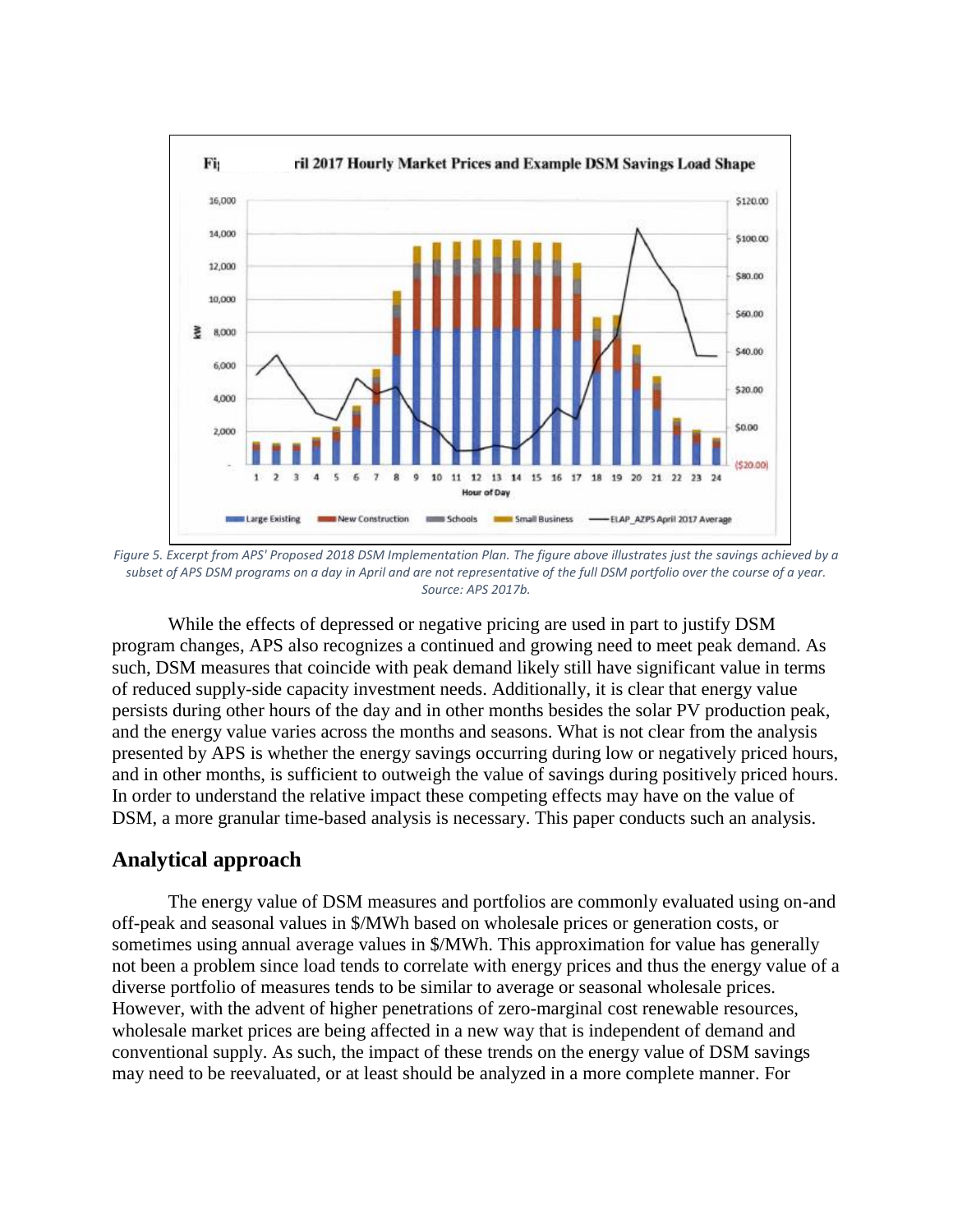locations with high penetrations of solar PV, which has a predictable diurnal cycle, the time dimension of DSM savings becomes increasingly important.

To better understand the influence of changing wholesale market price trends on the value of DSM measures and programs, we sought to conduct a more granular time-specific analysis of wholesale market prices and their relationship to DSM program savings.

Several western utilities recently joined the CAISO-operated Western Energy Imbalance Market (EIM), including APS which began operating in the EIM in October 2016. As such, public wholesale price data is now available for all EIM participants on both an hourly Day Ahead basis and a 5-minute Real Time basis.<sup>2</sup> We examined the CAISO 5-minute real-time price data to develop 8760 hourly averages over a recent 12-month period for APS. The figure below summarizes the actual real-time prices for each month over the course of 2017. Note that there are several months that exhibit negative pricing on average during the middle of the day, however the vast majority of hours show positive prices.



*Figure 6. 2017 month-hour averages of CAISO 5-minute interval, real-time market price data for the Arizona Public Service EIM Load Aggregation Point. Source: CAISO 2018b.*

The forecasted market price data was also presented in APS' 2017 IRP and reflects achievement of California's current 50% renewable portfolio standard, which includes significant additional investment in renewable resources. The forecasted prices show a similar pattern of negative prices during the middle of the day in March through May. The negative price values during these months are predicted to become even more extreme beyond 2025.

 $\overline{a}$ 

<sup>&</sup>lt;sup>2</sup> EIM-only participants do not participate directly in the CAISO Day Ahead market, but marginal Day Ahead prices are still reported through the CAISO OASIS system.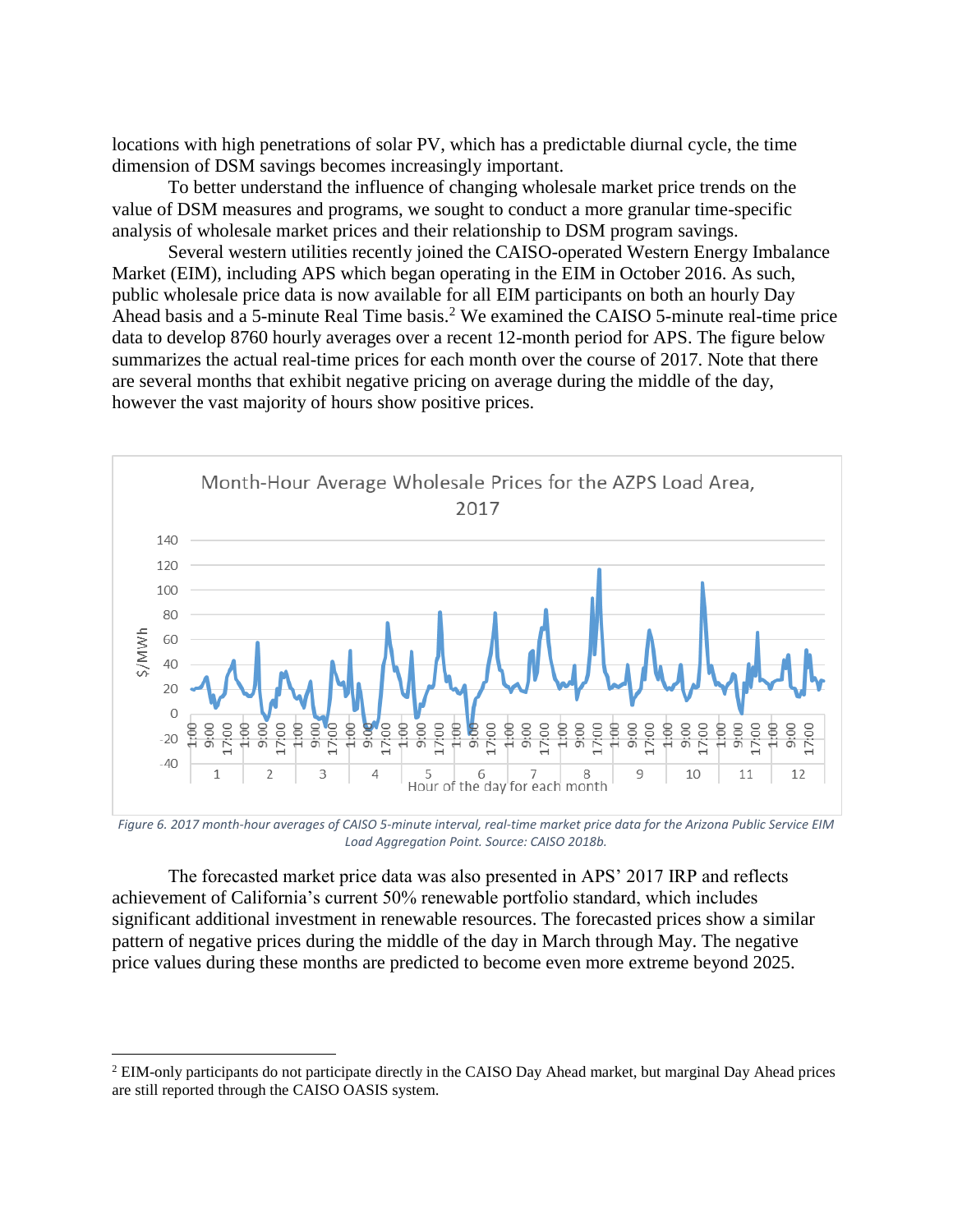

*Figure 7. APS Forecasted Day-Ahead Market Price Data for the Palo Verde hub. Source: APS 2017a.* 

These actual and forecasted hourly price data were used to develop a time-weighted average energy savings value for a DSM portfolio, as well as for individual end uses that correspond to different types of DSM measures. We relied on the EPRI Load Shape Library to develop hourly load shapes for individual DSM measure types; Figure 7 illustrates the off-peak season DSM load shapes (EPRI 2018). For the overall DSM portfolio, we relied upon the hourly DSM load shape developed by APS as part of the "High DSM" case in its 2017 IRP.



*Figure 8. Illustration of EPRI load shapes for selected end uses and comparison to typical solar PV system output. Off-peak season is displayed, which is when negative pricing events are most likely to occur*. *Scale is normalized to 5 kW of demand. Source: EPRI 2018, NREL 2018.*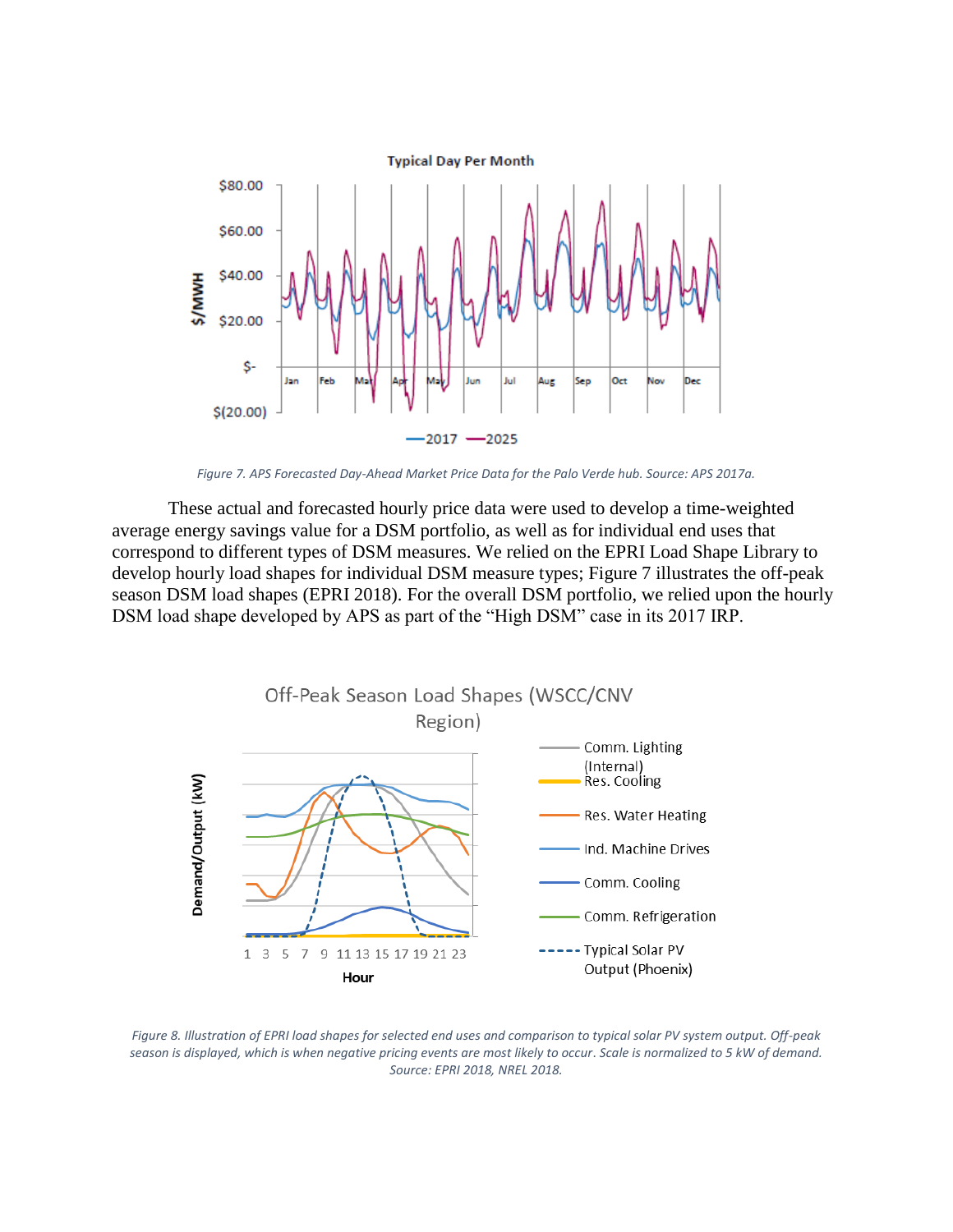## **Analysis results**

We calculated the dollar values of the energy savings for each hour based on the energy savings (MWh) achieved by the portfolio or measure and the actual or forecasted wholesale energy price (\$/MWh) during that interval. The total dollars saved over the course of the year were then divided by the total energy savings to find the time-weighted average. [Figure 9](#page-8-0) below summarizes the results of this analysis for the APS DSM Portfolio and six DSM measure types. This reflects the single-year energy savings for each measure installed. For measures where avoided costs are low in later years (e.g. commercial lighting), more analysis may be needed to confirm cost-effectiveness. However, the higher avoided costs for all measures through 2027 suggests that measures installed today are likely still cost-effective over their lifetime.



<span id="page-8-0"></span>*Figure 9. Comparison of the actual and predicted future values of energy savings for a DSM portfolio and several DSM measures. Analysis was performed by calculating the time-weighted average wholesale prices that coincide with DSM savings. Actual 5 minute real-time ("RT") price data was used for 2017, while forecasted hourly price data (day ahead market, or "DA") was used for future years. For comparison, the actual DSM portfolio implementation cost is shown for a recent year (2016).*

The results show that the positive energy savings values of the DSM portfolio and each individual measure type significantly outweigh any value-reducing impacts from the effects of negative energy prices in the wholesale market over the next decade. In other words, deploying energy efficiency appears to be less costly for APS customers than purchasing energy from the wholesale market, even after accounting for future increases in the frequency of negative pricing events. Beyond the next decade the energy savings value of certain measures may start to decline as periods of negative pricing become more frequent. However, the time-weighted value remains positive overall for the measures analyzed even over the very long-term (2030). It is also important to note that this positive valuation for efficiency measures is solely based on avoided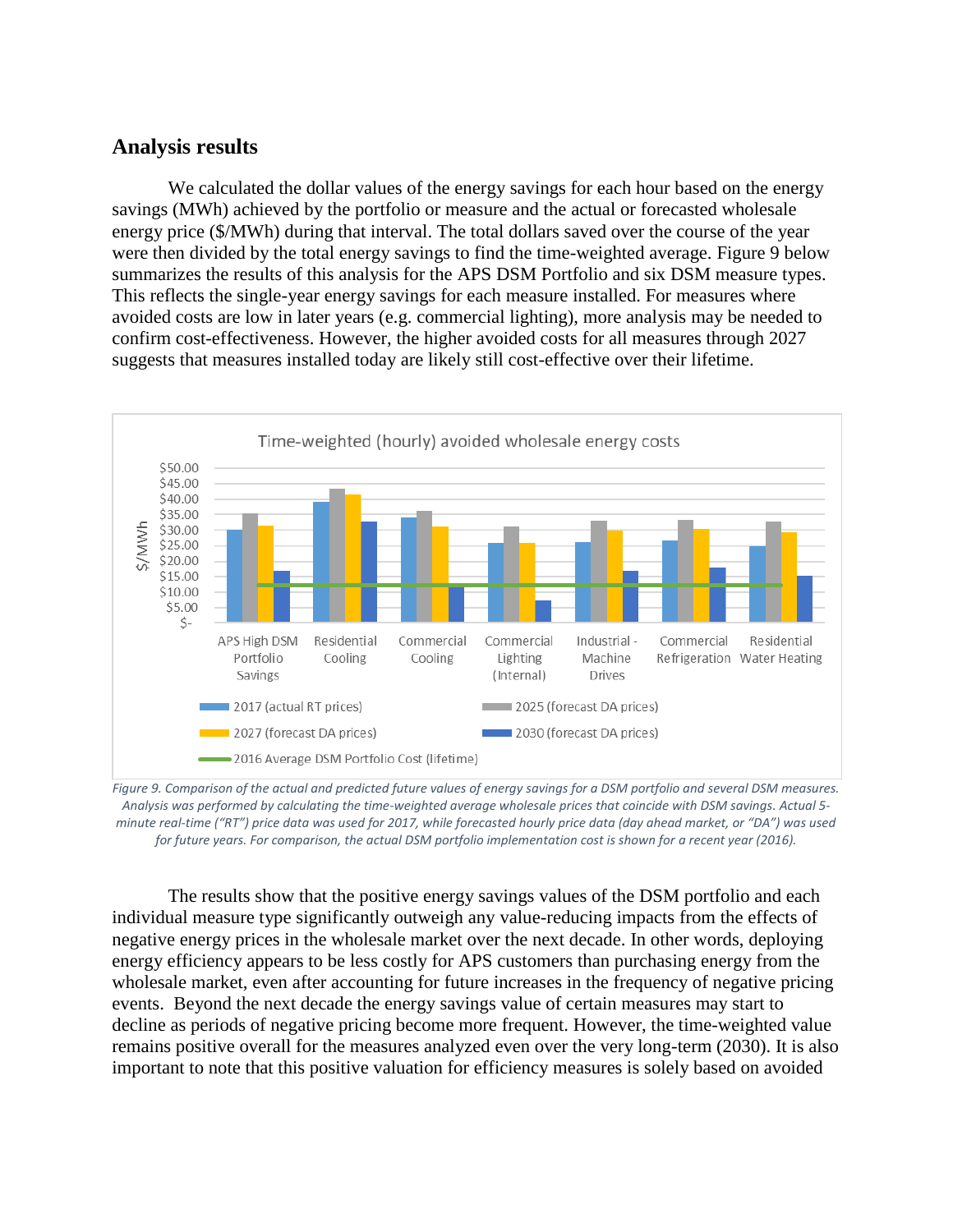*energy* costs and does not take into account other energy system benefits such as avoided capacity costs from peak demand reduction which represents a significant additional source of value. In other words, in Figure 9 above the DSM measure types show positive economic value based solely on their energy value.

The long-term reduction in energy savings value due to negative energy prices is most pronounced for commercial lighting measures and much less pronounced for residential cooling measures. It is important to note that many factors may significantly alter projection this far out into the future including the exact type, size, and timing of renewable resource additions, natural gas prices, deployment of energy storage, vehicle electrification, and changes in transmission topology. However, DSM energy value still appears robust for the portfolio and the measure types analyzed here and exceeds recent APS costs of implementing the DSM portfolio.

#### *Caveats*

There are possible scenarios that include greater increase in the frequency of low and negative pricing events. Under such scenarios, energy efficiency measures may become much less cost effective than estimated here. Factors leading to such an outcome could include: accelerated adoption of renewable energy in the region, delayed retirement of inflexible thermal units, limited regional coordination of grid operations, and extremely low natural gas prices. Additionally, if measure costs increase substantially in the future, they could exceed the value of energy savings achieved.

#### **Discussion**

Our analysis of actual recent wholesale market price data shows that (1) the number of hours with positive energy prices far outweighs the number of hours with negative prices, and (2) the instances of positive pricing far outweigh instances of negative pricing during times when DSM measures provide savings.

Analysis of forecasted future prices demonstrate that this is likely to remain true well into the foreseeable future, although there does appear to be some decline in the energy value for certain measure types that yield savings over a decade from now. The analysis presented here illustrates continued energy benefits of energy efficiency programs and DSM programs more broadly, even as negative pricing events become more common due to zero marginal cost renewable resources in periods with low to moderate load.

Negative pricing events represent a new dynamic that utility planners must contend with going forward. At this stage, however, the existence of hours with negative prices does not suggest that a departure from the current practice is warranted in the near-term or over the next decade. The near-term changes to DSM proposed by utilities to reduce investment in DSM and engage in load building activities do not appear to reflect a complete analysis of recent price trends or an understanding of future price projections over the next decade. In fact, the energy value of DSM alone, without factoring in capacity and other values of energy efficiency, appears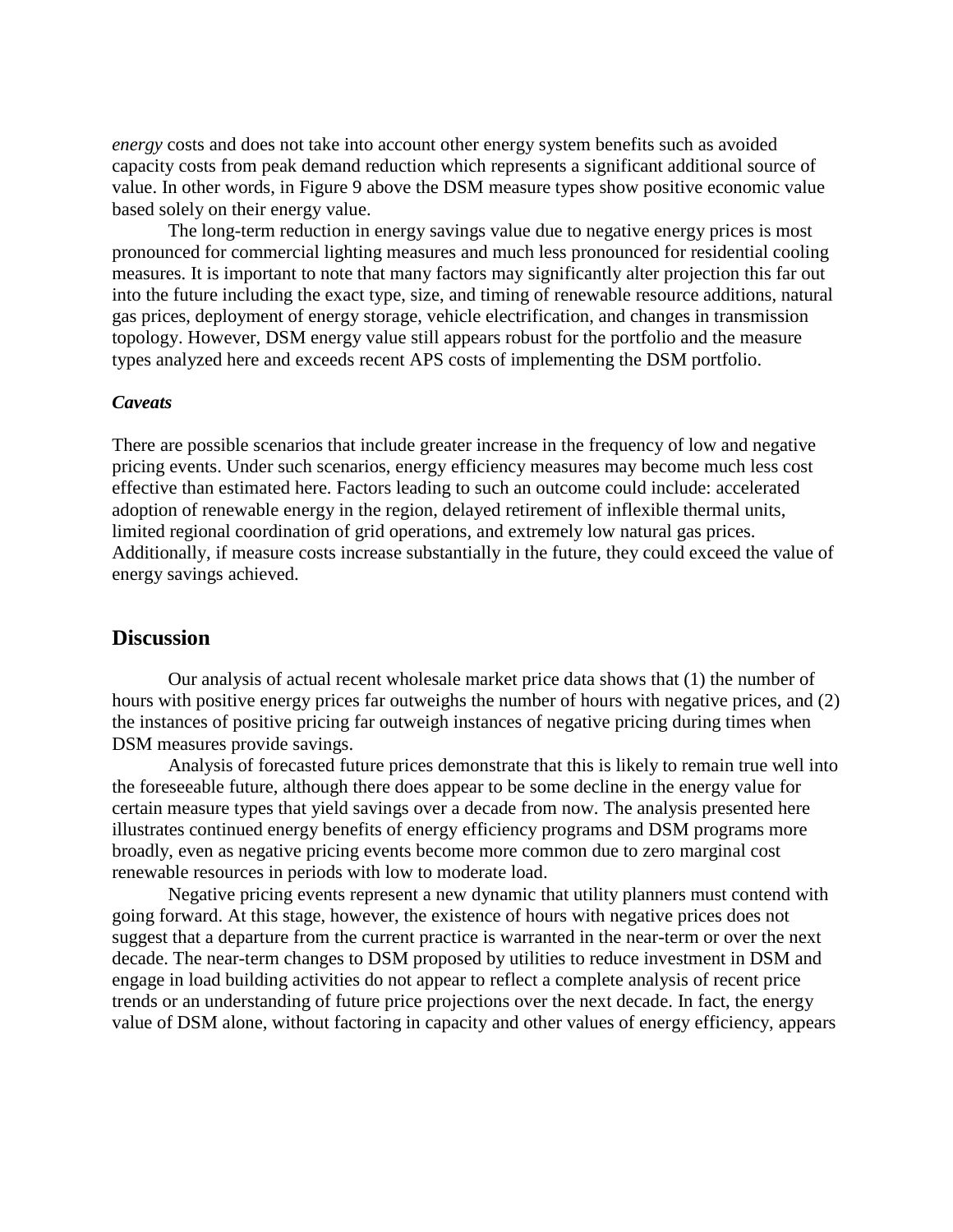to justify continued investment, despite the advent of negative pricing.<sup>3</sup> Additionally, the opportunity to take advantage of negative pricing events through load building labeled as negative demand response is currently limited to a very small number of hours over the course of the year. In our view and based on our analysis, such activities have a higher likelihood of being harmful than helpful to customers, as energy market prices continue to be higher than DSM costs in the majority of hours.

Over the very long term (beyond a decade), we anticipate that there could be more significant changes to the energy value of certain DSM measures that may warrant a gradual evolution in the utility DSM portfolio composition. For example, in 2030, under a budget constrained scenario, the energy value analysis suggests targeting incremental DSM program funds towards residential cooling measures rather than to interior commercial lighting. However, a full cost-effectiveness evaluation should be conducted at that time using then-current system and price data to determine not only the incremental energy value, but also the incremental costs and other potential benefits of the overall DSM portfolio. Such analysis should include factoring in the growing EV charging load and its load shape.

Going forward, cost-effectiveness tests should strive to include more temporal granularity to assess the effects of negative pricing events due to renewables, as well as to more accurately represent the variations in energy prices over time. Additionally, program implementers should closely monitor trends in renewable resource deployment and their effect on wholesale market prices. This should inform decisions about how to tailor DSM portfolios going forward to target measures that have a greater share of peak hour savings or savings in higher cost hours (whether on peak or not, based on market prices), and a lower share of off-peak savings or savings in lower cost hours that coincide with low or negative prices.

## **References**

 $\overline{a}$ 

Arizona Public Service, 2017a. *2017 Integrated Resource Plan*. Arizona Corporation Commission Docket No. E-00000V-15-0094. <http://images.edocket.azcc.gov/docketpdf/0000178832.pdf>

———. 2017b. *APS Proposed 2018 Demand Side Management Implementation Plan*, <http://images.edocket.azcc.gov/docketpdf/0000182484.pdf>

California ISO, 2018a. *Monthly Renewables Performance Report*. <http://www.caiso.com/Documents/MonthlyRenewablesPerformanceReport-Jan2018.html>

———. 2018b.*CAISO OASIS* <http://oasis.caiso.com/mrioasis/logon.do>

Electric Power Research Institute (EPRI). 2018. *EPRI Load Shape Library*. <http://loadshape.epri.com/enduse>

<sup>&</sup>lt;sup>3</sup> Notably, energy value expressed as energy avoided cost is a major component of all standard cost-effectiveness tests, including the Total Resource Cost test (TRC), Societal Cost Test (SCT), Utility Cost Test (UTC), etc.